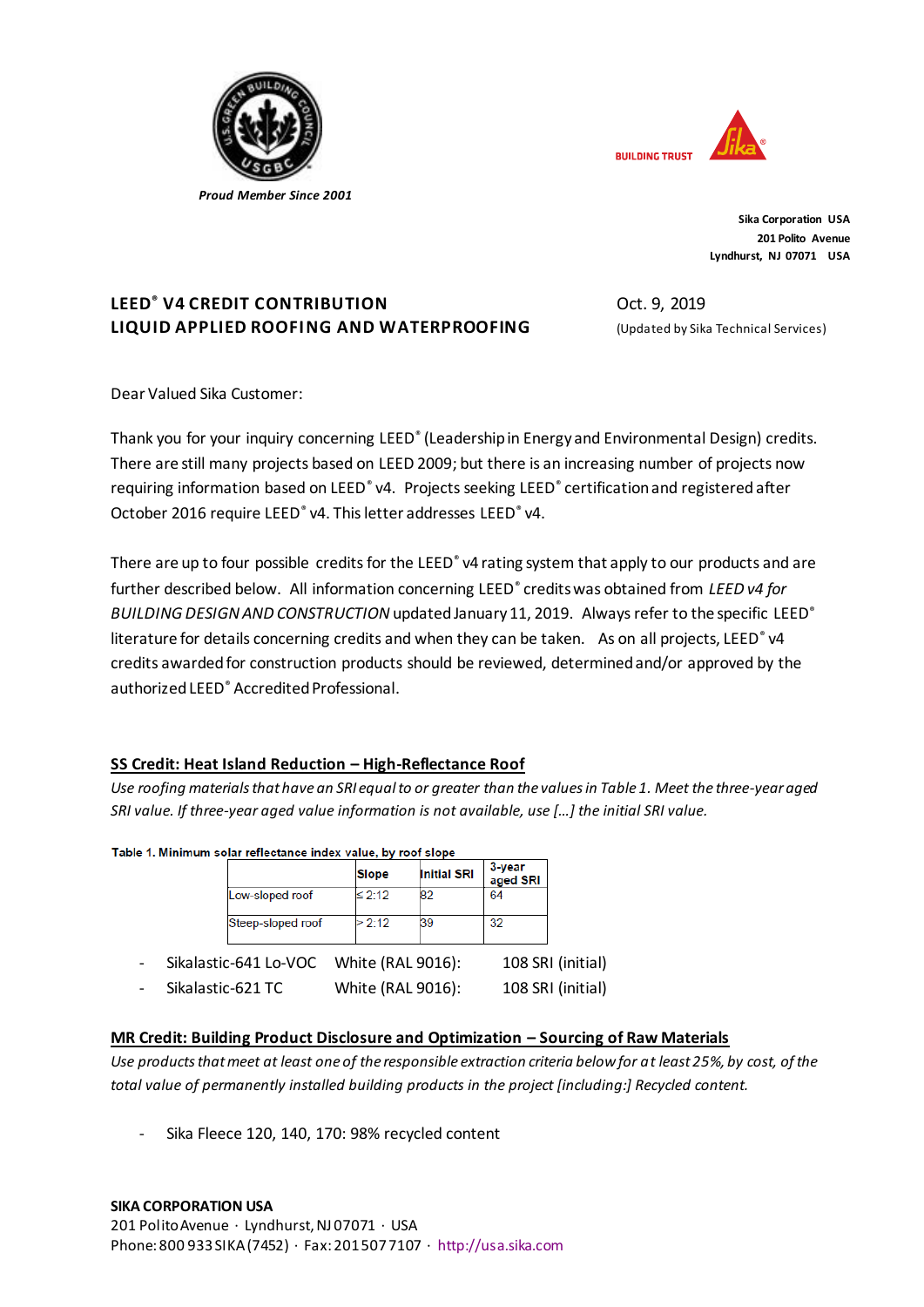

**PAGES DATE** 2/5 May 15, 2019

#### **MR Credit: Building Product Disclosure and Optimization – Environmental Product Declarations**

*Use at least 20 different permanently installed products sourced from at least five different manufacturers that [have a] Product-specific Type III EPD -- Products with third-party certification (Type III), including external verification in which the manufacturer is explicitly recognized as the participant by the program operator.*

- Sikalastic-641 w/ Fleece: Cradle to Grave
- Sikalastic-641 w/ Reemat: Cradle to Grave
- Sikalastic-644 w/ Fleece: Cradle to Grave
- Sikalastic-644 w/ Reemat: Cradle to Grave
- Sikaflex-1a Cradle to Gate

A copy of all RoofPro EPDs are on our website at: <https://usa.sika.com/en/construction/liquid-applied-roofing/sustainability.html>

#### **EQ Credit: Low-Emitting Materials**

*Exterior applied products […] must meet the VOC limits of California Air Resources Board (CARB) 2007 Suggested Control Measure (SCM) for Architectural Coatings, and South Coast Air Quality Management District (SCAQMD), Rule 1168, effective July 1, 2005.*

| V.O.C. Content |
|----------------|
| $\leq 8$ g/l   |
| $\leq$ 29 g/l  |
| $< 23$ g/l     |
| $\leq 50$ g/l  |
| 0 g/l          |
| $\leq$ 403 g/l |
| $\leq$ 38 g/l  |
| $< 19$ g/l     |
| $\leq$ 37 g/l  |
|                |
| V.O.C. Content |
| $\leq$ 56 g/l  |
| $\leq 4$ g/l   |
| $\leq$ 13 g/l  |
|                |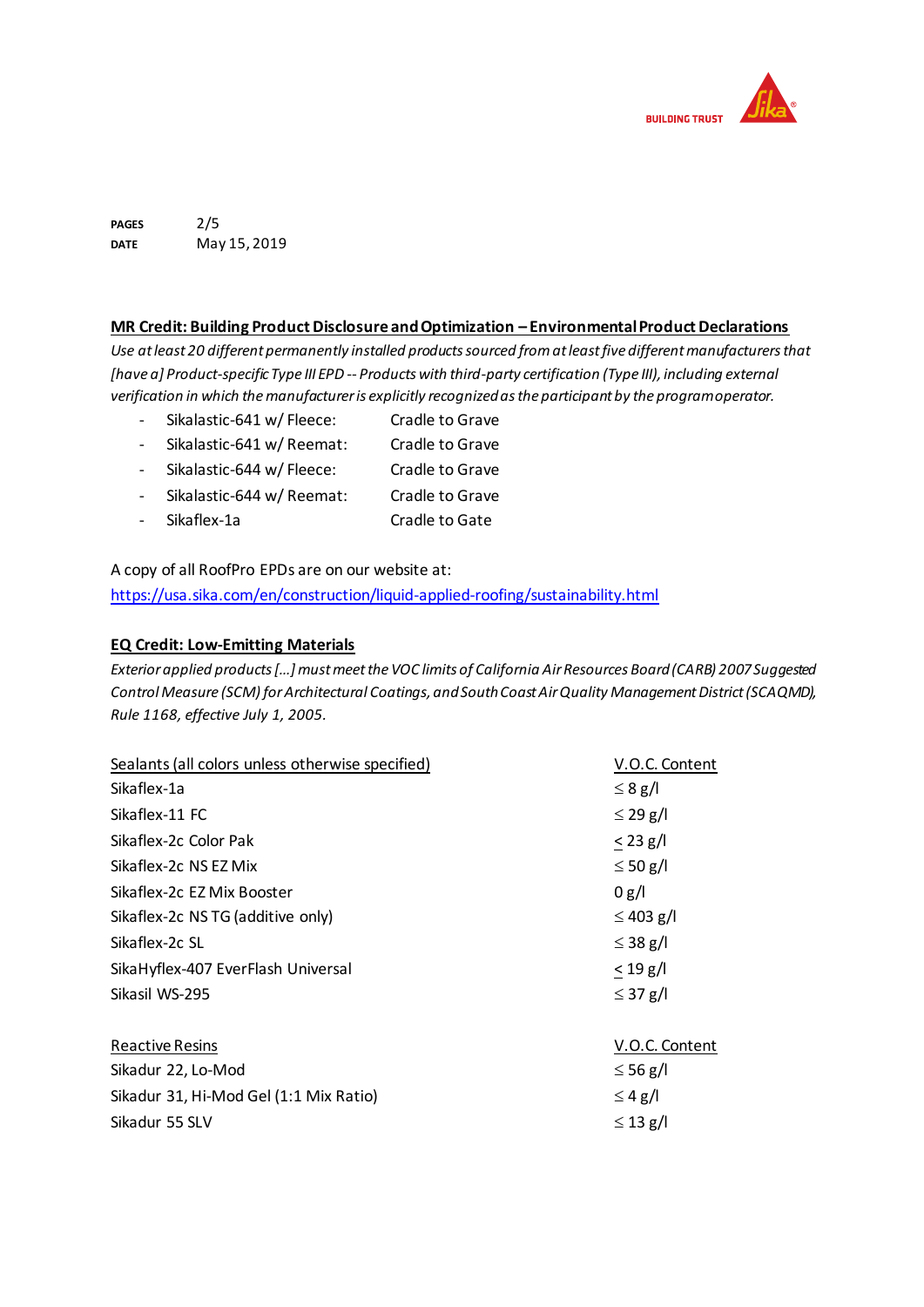

**PAGES DATE** 3 / 5 May 15 , 201 9

| <b>Primers</b>                  | V.O.C. Content |
|---------------------------------|----------------|
| Sika Bonding Primer             | $\leq 50$ g/l  |
| Sika Concrete Primer Lo-VOC     | $< 96$ g/l     |
| *Sika Duoflex 5050 Primer       | $\leq 50$ g/l  |
| Sika MB                         | $\leq$ 24 g/l  |
| Sika Reactivation Primer        | $\leq$ 385 g/l |
| Sikalastic DTE Primer           | $\leq 16$ g/l  |
| Sikalastic EP Primer / Sealer   | $\leq$ 78 g/l  |
| Sikalastic EP Primer Rapid      | $\leq$ 75 g/l  |
| Sikalastic GDC Primer           | $\leq$ 24 g/l  |
| Sikalastic MT Primer            | < 50 g/l       |
| Sikalastic Recoat Primer        | $\leq 100$ g/l |
| Sikalastic-501 Primer           | $\leq$ 43 g/l  |
| Sikalastic-502 Primer           | $\leq$ 94 g/l  |
| Sikalastic-503 Primer           | $\leq$ 25 g/l  |
| Sikalastic-504 Primer           | 0 g/l          |
|                                 |                |
|                                 |                |
| Coatings                        | V.O.C. Content |
| Sikaflex-102 EverFlash Membrane | $< 25$ g/l     |
| Sikagard 550W Elastocolor       | $\leq$ 77 g/l  |
| Sikagard-550 W CA Elastocolor   | $<$ 42 g/l     |
| Sikagard 570                    | $\leq$ 77 g/l  |
| Sikagard 670W (pigmented)       | $\leq$ 48 g/l  |
| Sikagard 670W Clear             | $\leq$ 193 g/l |
| Sikalastic Clearglaze           | $\leq$ 360 g/l |
| Sikalastic 390                  | $\leq 10$ g/l  |
| Sikalastic 391                  | $\leq 10$ g/l  |
| Sikalastic 394                  | $\leq 10$ g/l  |
| Sikalastic 395                  | $\leq 10$ g/l  |
| Sikalastic 395 Textured         | $\leq 10$ g/l  |
| Sikalastic-500                  | < 36 g/l       |
| Skalastic-500 Accelerator       | 0 g/l          |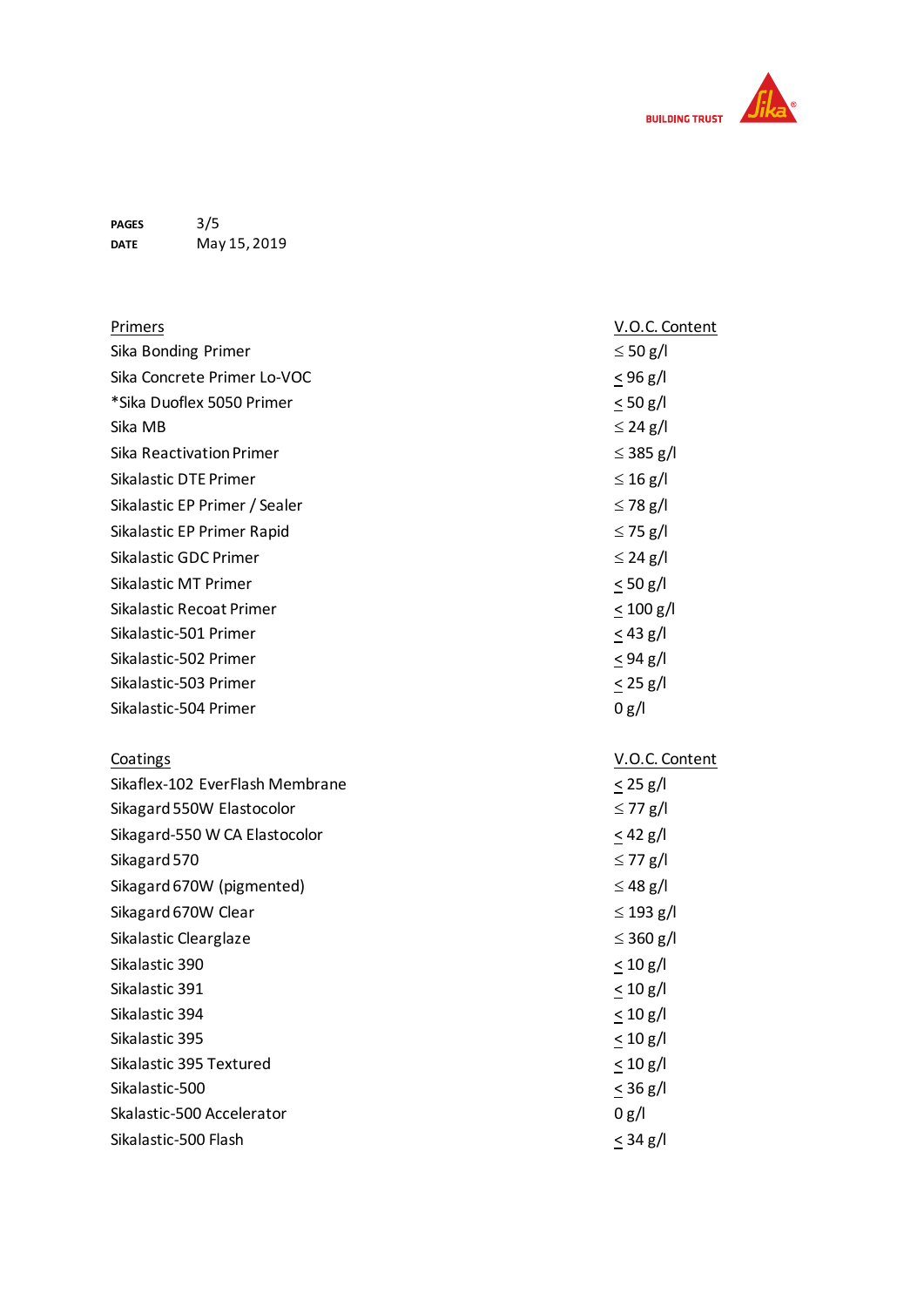

**PAGES DATE** 4/5 May 15, 2019

| Sikalastic-515 AC                          | $\leq$ 47 g/l      |
|--------------------------------------------|--------------------|
| Sikalastic-515 FG                          | $\leq$ 48 g/l      |
| Sika(lastic 600) PU Accelerator            | 0 g/l              |
| Sikalastic 601 BC (US)                     | $\leq$ 212 g/l     |
| Sikalastic 621 TC (US)                     | $\leq$ 183 g/l     |
| Sikalastic 624 WP                          | $< 209$ g/l        |
| Sikalastic 641 Lo-VOC                      | $<$ 38 g/l         |
| Sikalastic-644 Lo-VOC                      | < 15 g/l           |
| Sikalastic 720 Base                        | $\leq$ 15 g/l      |
| Sikalastic 735 AL                          | $\leq$ 258 g/l     |
| Sikalastic 735 AL Tint-Base Neutral        | $< 225$ g/l        |
| Sikalastic 735 AL Tint-Base White          | $< 225$ g/l        |
| Sikalastic 736 AL Lo-VOC                   | $\leq$ 99 g/l      |
| Sikalastic 736 AL Lo-VOC Tint-Base Neutral | $<$ 99 g/l         |
| Sikalastic 736 AL Lo-VOC Tint-Base White   | < 99 g/l           |
| Sikalastic 745 AL Textured                 | $\leq$ 74 g/l      |
| Sikalastic 748 PA Clear                    | $\leq 100$ g/l     |
| Sikalastic 748 PA Pigmented                | $\leq$ 95 g/l      |
| <b>Repair Mortars</b>                      | <b>VOC Content</b> |
| Sikacrete 211 SCC Plus                     | 0 g/l              |
| SikaQuick VOH                              | 0 g/l              |
| SikaQuick 1000                             | 0 g/l              |
| Miscellaneous                              | VOC Content        |
| Sika Drainage Mats                         | 0 g/l              |
| Sika Fleece                                | 0 g/l              |
| Sika Reemat                                | 0 g/l              |
| Sika Flexitape (Light and Heavy)           | 0 g/l              |
|                                            |                    |